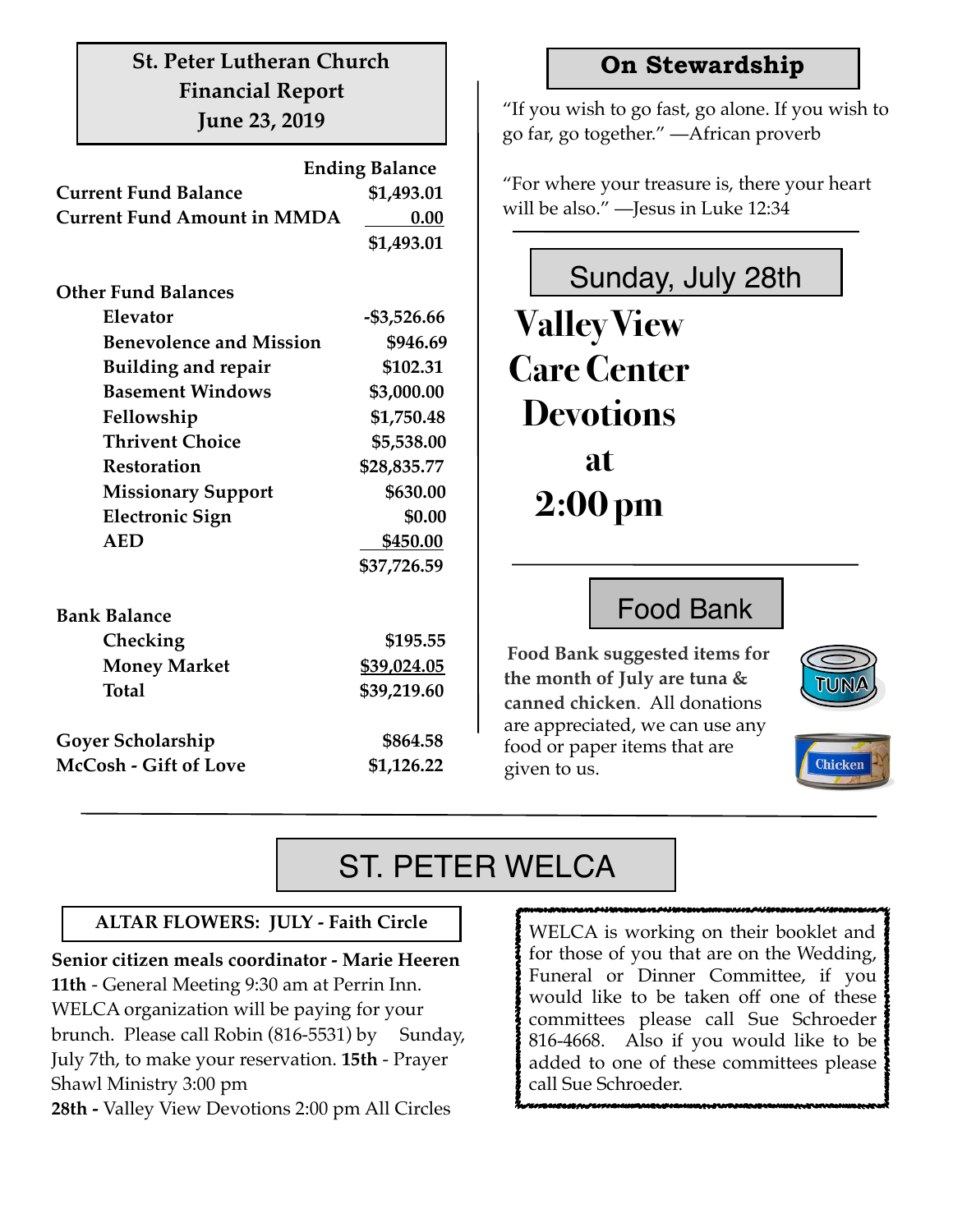## **St. Peter Lutheran July Birthdays**

- **1** Shannon Trees, Mason Wordes
- **2** Brooklyn Hanson, Stacie Osier, Ryland Pitzenberger,
- **4** Sean Mathers, Alysa Towsley, Isaac Trees
- **4** Nevaeh Spratt
- **6** Tanner Arjes, Tim Feldman
- **7** Amelia Brinkman, Morgan Davis, Rainy Kock, Ron Schafer
- **8** Collin Brinkman, Mackenzie Shultz
- **9** Tim Heidenwirth
- **10** Brecken Schmidt, William Schmidt, Cameron Siemons, Diane Storey
- **11** Rod Fesenmeyer
- **12** Cody Landers, Lyndsie Pitzenberger, Anthony Wahlgren, Austin Wahlgren
- **13** John Eggena
- **14** John Backer, April Hanson,
- Terri O'Brien **16** - Pastor Flucke, Alex Kleinschmidt, Carol Schroeder **17** - Chase Eiklenborg, Dewain Wiebke
- **18** Liz Schroeder
- **20** Esther Backer, Judy Osier
- **21** Dan Schroeder, Susan Stirling
- **22** Kevin Clipperton, Janet Schafer, Donna Wunsch
- **23** Jason Arjes, Joe Brinkman, Nathan Hawker, Mary Kock, Robin Kock, Jo Ann Peterson
- **24** McKenzie Schmidt
- **25** Deb Kock, LeAnn McRoberts, Brad Rottler
- **26** Kayla Heitland, Keith Landers, Iverson Quade
- **27** Ryan Arjes, Rod Eliasen
- **28** Brenda Butzlaff,
- Ramona Schafer
- **29** Bryan Quade, Miles Ralls
- **30** Lindsay Brinkman, Elsa Newton, Sue Schroeder
- **31** Linda Landers, Lindsay Landers, Rick Landers, Jim Loomer

## *July - Holy Communion*

**6:00 pm - Saturday, July 6th, 13th, 20th & 27th - Communion** 

**9:00 am - Sunday, July 7th, 14th, 21st & 28th - Communion**



•When individual glasses are offered at Holy Communion, the clear glasses have wine in them and the purple glasses have grape juice. •We have gluten free wafers available; just let the Pastor know that you need it at communion.

**Home Communions** - Please call the church office and schedule a time for the Pastor to come to you with Holy Communion.

### **Change of plans Mary Beth Oyebade Visiting in the fall**

Our missionary Mary Beth Oyebade's plans have changed and she will be visiting St. Peter for worship on Saturday, August 31st and Sunday, September 1st.

#### **FELLOWSHIP IN JULY**

**7th - Volunteer Needed 14th - Volunteer Needed 21st - Volunteer Needed 28th - Volunteer Needed**

**St. Peter Lutheran Church Delivers Senior Center Meals in July 2019 You will need to be at the Community Center by 11:00 am to get your list of people and the meals. Please sign up on the clipboard for the days you can help!**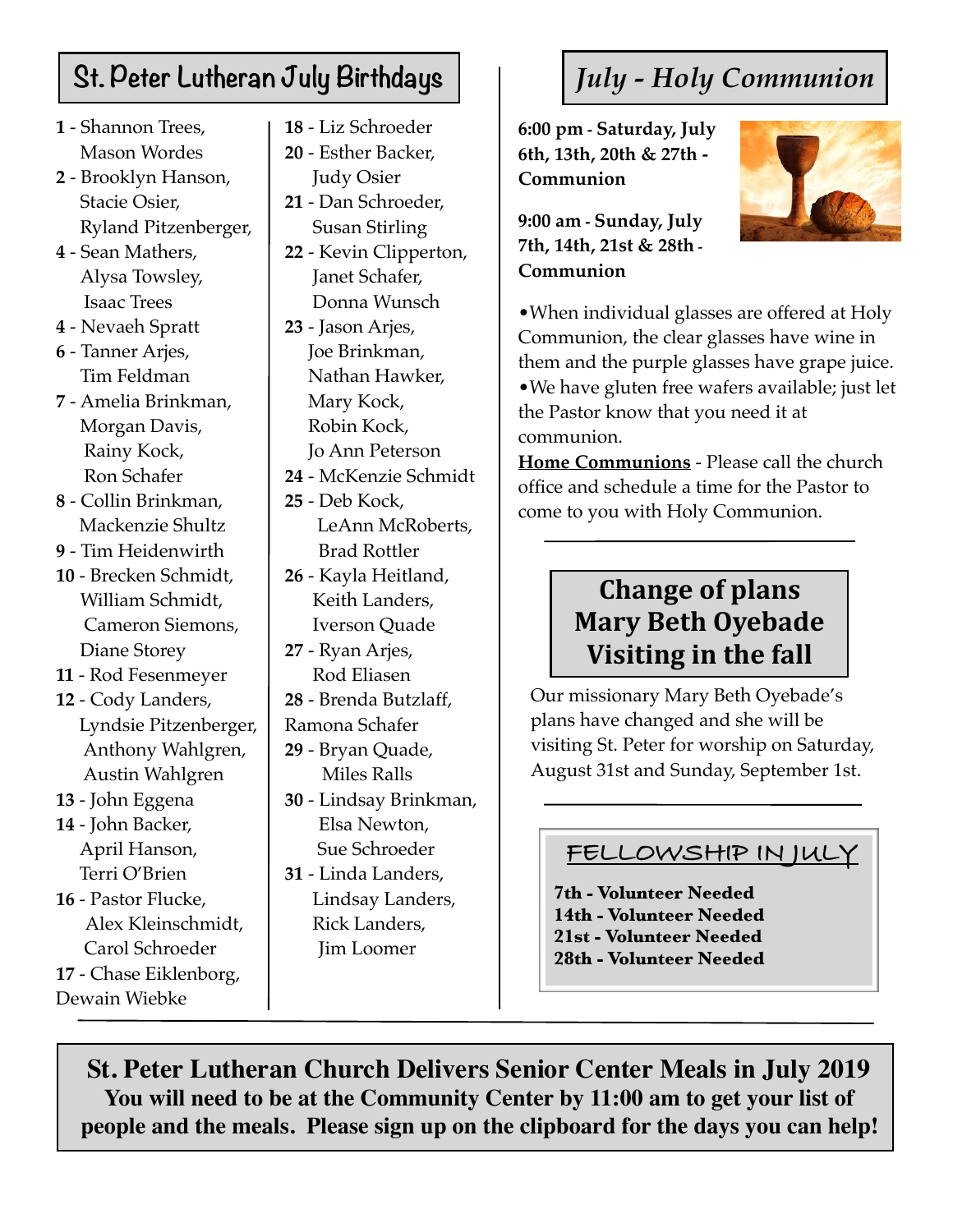## **LSI**

#### **LSI's Host Homes Program**

Each year, Lutheran Services in Iowa (LSI) empowers hundreds of Iowans with disabilities. There is no greater joy for us than seeing an individual develop greater independence, find their confidence, and thrive in their community. And through our innovative Host Homes program, LSI has found a new way to lift up our Iowa neighbors.

Through the program, adults with disabilities or "mentees" move from a supported community living setting – like a 24-hour, fully staffed home with roommates – into a private family home with a Host Homes "mentor". LSI collaborates with the individuals we serve and the contracted mentors to ensure each match is the perfect fit and to create a shared living opportunity that is beneficial to mentors and mentees.

LSI is seeking compassionate and dedicated caregivers to join us in the mission. If you have room in your heart and in your home, being a Host Homes mentor might be for you! Visit LSIowa.org/HostHomes to learn more. If you are interested in supporting crucial programming like LSI's Services for People with Disabilities, please contact Deb Whitford, LSI director of philanthropy and church relations, at [Deborah.Whitford@LSIowa.org](mailto:Deborah.Whitford@LSIowa.org) or 563-676-2065.

*Our Mission: Lutheran Services in Iowa responds to the love of Jesus Christ through compassionate service. LSI is an affiliated social ministry partner of the Iowa congregations of the ELCA (Evangelical Lutheran Church in America) and a member of LSA (Lutheran Services in America). We proudly serve people of all ages, abilities, religions, sexes, gender identities, national origins, ethnicities, races, and sexual orientations. Learn more at LSIowa.org and Facebook.com/LSI.Iowa.* 

#### **MEMORIAL GIVEN TO THE GLORY OF GOD and in memory of:**

#### **Keith & Mary Leigh Dralle**

\$25.00 to the Luther League and \$25.00 to Vacation Bible School by the family.

**† † †** 

#### **Luther League Houston Trip**

**Luther League Houston Trip July 19th - 27th.**  Please keep the 22 youth and adults participating in the Luther League trip to Houston, Texas in your prayers this month. While in Houston, we will



have the opportunity to participate in a variety of service projects, experience worship at a mega-church, visit a Holocaust Museum and the Houston Space Center, and enjoy an evening on the shores of the Gulf of Mexico. We ask for your prayers for safe travels, for all those we will have a chance to meet and serve with, and for a fun and faith-filled experience for all of us. Your support is greatly appreciated, thank you! -The 2019 Houston Trip Team, Hailey Backer, Haley Freesemann, Maddy Shultz, Aidan Gotto, Nathan Hawker, Jase Wiebke, Madie Clipperton,

Brooke Trees, Sydney Eiklenborg, Aubrie Obermier, David Crow, Kedric Hyman, Rainy Kock, Mady Klingenborg, Lauren Hawker, Caitlin Hyman, Emy Osterbuhr, Chase Eiklenborg, Carrie Eiklenborg, Keith Hyman, Christin Flucke, Pastor Daniel Flucke.

*Be sure to join us for worship on Sunday, July 14th as*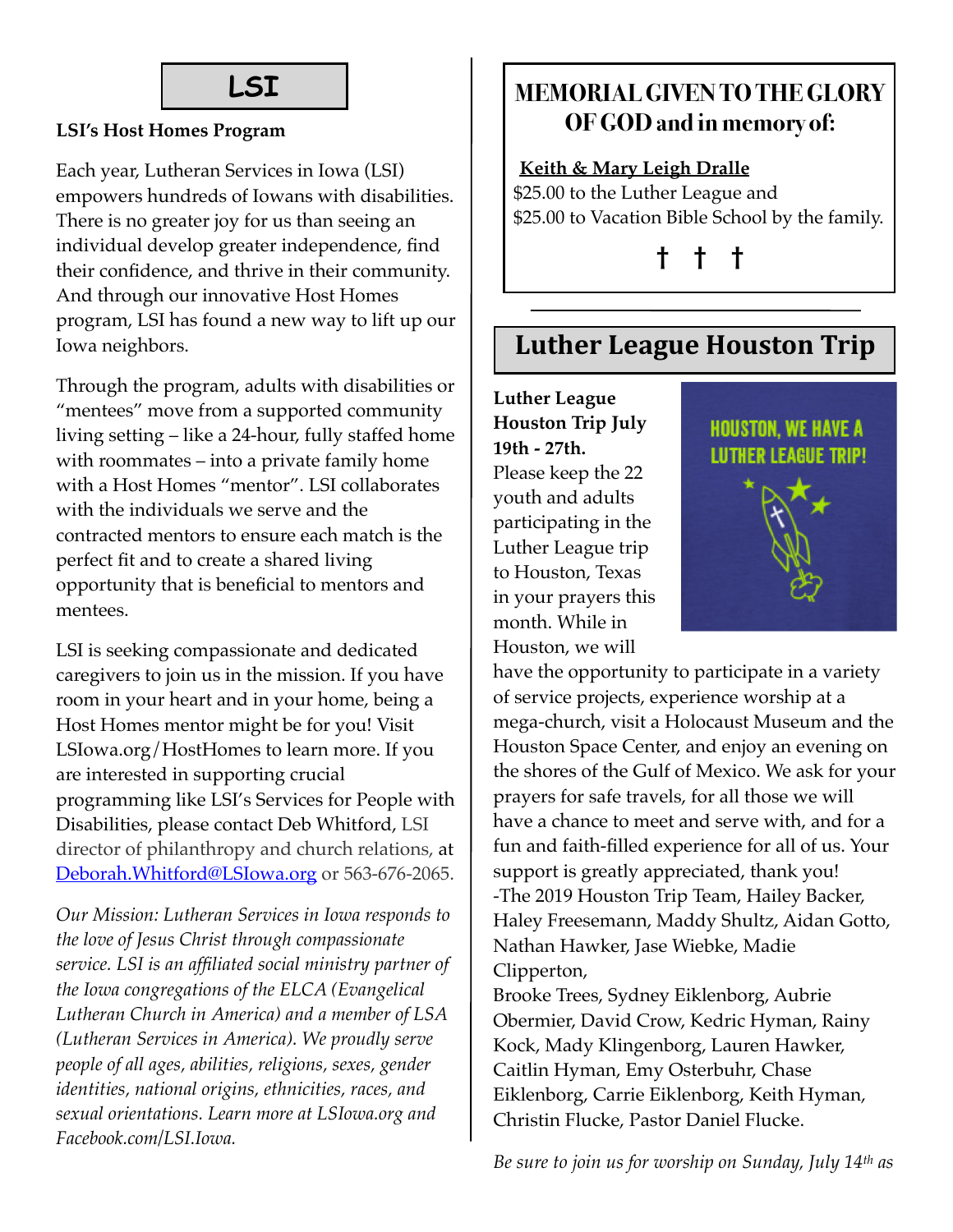#### **St. Peter Lutheran Church - Greene, IA Unofficial Council Minutes June 5, 2019**

**Members Present:** Delores Adelmund, Esther Backer, John Ebensberger, Kelly Hoodjer, Keith Hyman, Erin Mulder, Jan Osier, Chuck Thompson, and June Vogelman **Members Absent:** Clarene Backer, David Crow and Carrie Eiklenborg **Also Present:** Christin Flucke, Robin Majewski, Gale Brinkman (Treasurer) Julie Brinkman, Sue Schroeder, Sue Brinkman, Betty Heitland and Connie Yerkes. **Devotions:** Kelly read from Bread for the Day. **Church Vision:** Pastor Daniel shared an article about creating an Evangelism Team, with the point that evangelism is not a job to be delegated, but a calling of all Christians. Questions to ponder: How might you invite and encourage others to share the good news of Jesus? What training or support would help us and our congregation offer their gifts to bear witness to the good news of Jesus Christ?

**Secretary's Minutes:** Chuck made a motion to accept the secretary's minutes. John 2<sup>nd</sup>. M/C

**Additions to Agenda:** WELCA, Traci Bartels. Traci uses the new basement for her dance classes. She and her husband, Nate, would like permission to donate and install new flooring in the area where she has her classes. She is not sure at this point what type of flooring they would install, possibly tile. She will start getting samples and take them to the Building & Grounds Committee. WELCA Board members, Julie Brinkman, Sue Schroeder, Sue Brinkman, Betty Heitland and Connie Yerkes read a letter to council. They have concerns with the care of the parsonage, the storage needed for the quilting materials, and communication between the different groups within the church and Pastor Daniel. After discussion, it was agreed that a member of the WELCA board will attend council meetings so concerns can be addressed in a timely fashion and to improve overall communication. WELCA also will no longer be taking care of the inside of the parsonage, this was turned over to the Buildings and Grounds committee.

**Committee Reports Building and Grounds:** Did not meet. **Education and Youth:** Did not meet. **Stewardship and Finance:** Did not meet. **Worship and Evangelism: A.** Met Monday, June 3rd. Songs have been chosen through August. The "Weekend of Hope" for Relay for Life is June 22 & 23. Sandra Schuknecht and Dennis Griffin have special songs to share and Lauren Hawker will have a flute solo. **Personnel:** John Backer, Jeff Dralle, DeAnn Martzahn, Erin Mulder, John Ebensberger and Pastor Daniel met with Pastor Stephen Brackett from the synod office on June 4th to get ideas on how to proceed with this new entity. This group will bring a proposal to the August church council meeting for the new committee, listing areas of responsibility, including updating and maintaining job descriptions and facilitating annual reviews for all employees of the church. Keith made a motion to accept these as a working group. Jan 2nd M/C **Mutual Ministry:** This is also a new committee, and its scope of responsibility needs to be established before members can be found. The intent of this committee will be to help with goal-setting and communication between the Pastor, church groups, and the entire congregation. Motion made by June to accept the committee reports. Delores 2nd. M/C. **Youth & Children's Ministry: A.** VBS will be from June 30-July 3rd. There will be a committee meeting on June 10th. **B.** Christin has been working on a summer Break Out program for upper elementary 3-6 graders to include programs, activities, and service projects. The first one will be June 12th from 12:15-2:00. Those who participate need not be members of St Peter. **C.** Plans are being finalized for the Houston Mission Trip. **D.** The Texas BBQ was a huge success and proceeds well exceeded the group's goal. **Pastor's Report: A.** New Legacy Project will be at St Peter Church on June 30th at 10:30 for a special worship concert. John will get the information to The Greene Recorder. **B.** Pastor Daniel has been accepted into the pilot cohort of "The Moses Project". It is a 10-month program of 3 Iowa Synods in the ELCA for pastors in rural settings who have been in the ministry between 3-10 years. The project is funded by a grant from the Lily Foundation, so there is no cost to the church or Pastor Daniel. The three retreats are not scheduled over weekends. **C.** Due to complications with the USA visa system Mary Beth & Bayo Oyebade's planned visit to St Peter July 6<sup>th</sup> & 7<sup>th</sup> will not be happening. Instead, Mary Beth will be here on Labor Day weekend. Motion by Erin to accept Pastor's report. Kelly 2nd. M/C. **Treasurer's Report: A.** The Hildebrand annuity is in its surrender period, Gale has not received the funds yet, but will be putting it into a CD at Lincoln Savings Bank for 12 months. Motion made by John to accept the Treasurer's report. Kelly 2nd. M/C. **Old Business: A.** There is no confirmed date for the steeple repair, but it will be completed this year. **New Business: A.** A letter has been received about establishing a contract for the maintenance of the new elevator. Buildings & Grounds will check to see if both the elevators can be put on the same contract agreement and it was tabled until the August council meeting. Motion by John to have Buildings & Grounds attempt to have both elevators on one contract. Esther 2<sup>nd</sup> the motion. M/C. **B.** A letter was received that we can have a free inspection to check the tuckpointing of the church. **C.** Pastor Daniel will be at the Northeastern Iowa Synod Assembly June 14-16. Pastor Vincent Fricke will be our supply pastor that weekend. Erin will take Saturday night service and Jan will take Sunday service to help with anything Pastor Fricke needs help with. **Other Business:** none. Kelly made a motion that the meeting be adjourned. Jan 2nd. M/C. Closed the meeting with the Lord's Prayer.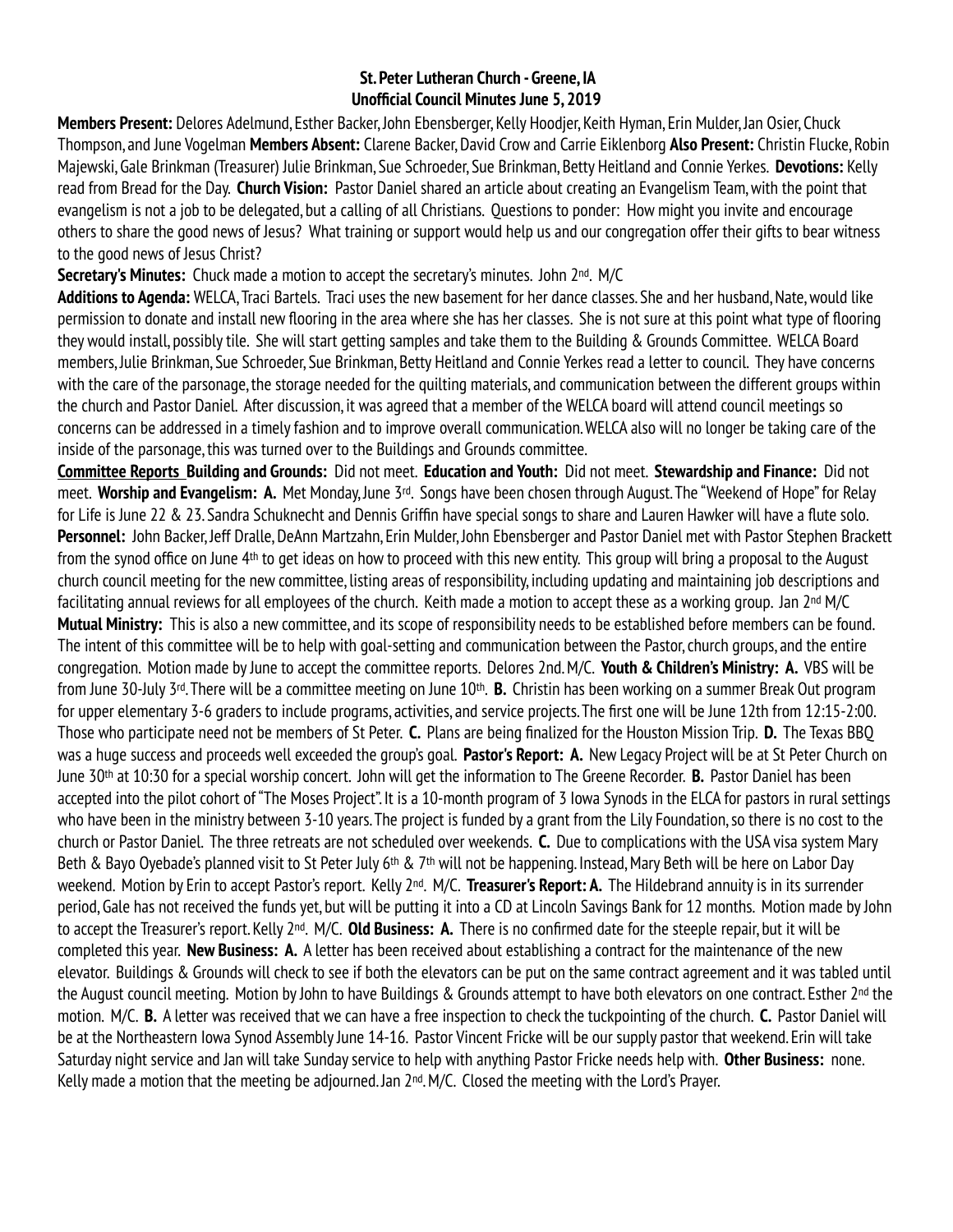# **Solutionally Expecting A WORD**



*Whatever you do, whether in word or deed, do it all in the name of the Lord Jesus, giving thanks to God the Father through him. – Colossians 3:17*

How many times as a kid were you asked what you wanted to be when you grow up? As a child, I usually responded with astronaut—pastor wasn't my answer until at least high school! It's not a bad question for conversation, but isn't it interesting that the answer to what "we want to be" is most often a job?

Lutherans use the word "Vocation" to describe God's calling. In the middle ages, vocation meant being a church professional - a priest, nun, or monk. However, Martin Luther emphasized that a person can serve God in whatever kind of work or office you do.

**Who you are is more than the occupation you hold.** As Christians, our most important calling is to be God's holy people. In baptism, we are given a responsibility to love and serve our neighbors. Everything we do is to be done in a way that brings glory to God.

**Vocation is about how you live out your life as the body of Christ, so each of us has many vocations.** Your vocation may include things such as being a friend, mowing your lawn, teaching Sunday School, delivering meals, being a student, playing on a sports team, spending time with grandchildren, working as a teacher or electrician, or any other role you have in life. Any task or role can be a vocation if it is done to glorify God and serve others in Jesus' name.

This understanding of vocation means Christians cannot withdraw from the world. Some Christian traditions emphasize being set apart from the world and avoiding the temptations of the political realm and military service. As Lutherans, we believe the call to love our neighbors through all our various stations in life includes leaning in to engage in public service through things like voting, serving in our nation's armed forces, and even running for public office. We engage in the public square because of our faith, seeking justice and peace in all God's world.

God is at work in all areas of life, and God's work is done through us, God's people. Whether we're at work, or on vacation, or volunteering, or spending family time, or at school, or in any other task or calling, God is at work. Being the church and living as children of God does not stop after worship on the weekend! This summer, keep an eye open for the ways God is working in and through you in all your many and various vocations.

Christin and I are very excited to announce that our lives will soon include a new vocation—being parents! We are expecting our first child around Christmas. This is an answer to prayer, and we look forward to the ways being parents will shape our lives and ministry together in the years to come. Thank you for your ongoing prayers for us, for this congregation, and for all our neighbors.

Your servant in Christ, *Pas*!*r Daniel Flucke*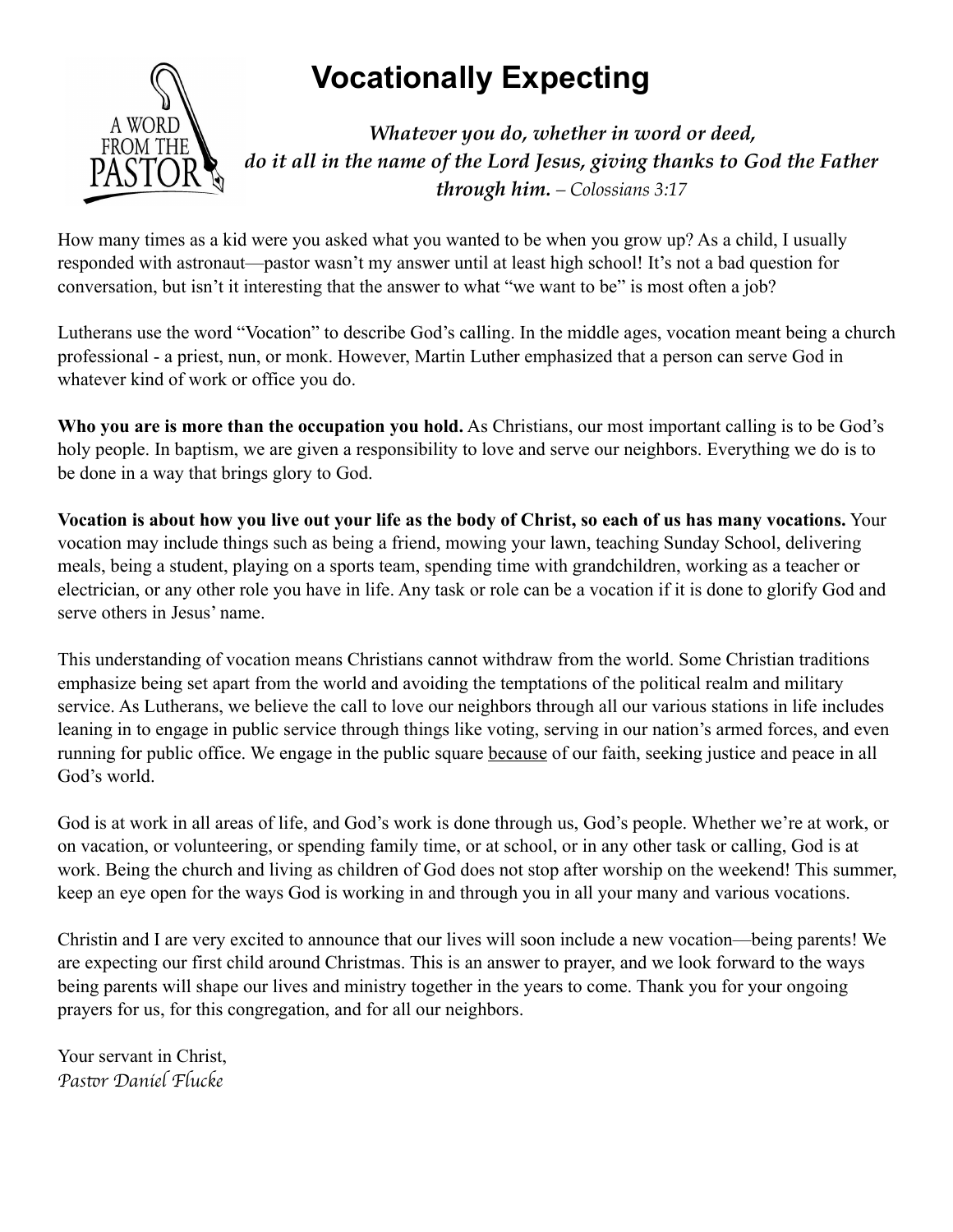#### **July Worship Servants**

Don't hesitate to be enthusiastic—be on fire in the Spirit as you serve the Lord!  $-$  Romans 12:11 (CEB)

If you are assigned to a date and time when you cannot serve, please find someone to trade places with you. Once you've traded dates, please notify the Church Office so the bulletin can be accurate. Your help and partnership here really makes a difference!

July Altar Guild: Clarene Backer Kayla Heitland

July  $6/7$ Communion Bread: Monika Teeple 6:00 Saturday, July 6 Ushers: Jim & Shirley Fesenmeyer **Judy Steere** Lector: Volunteer Needed Communion: Volunteer Needed

9:00 Sunday, July 7 Ushers: Jeff & Susan Stirling Karen Almelien Lector: Carrie Eiklenborg Communion: Sydney Eiklenborg Media: Chase Eiklenborg

**July 13/14** 6:00 Saturday, July 13 Ushers: Dawn Van Etten Tim Brunner Lector: Fred Hawker Communion: Carol Barth

<u>9:00 Sunday, July 14</u> Ushers: Maddy Shultz **Brooke Trees** Haley Freesemann Lector: David Crow Communion: Nathan Hawker

**July 20/21** Communion Bread: Susan Stirling 6:00 Saturday, July 20 Ushers: Gail Schafer, Gary Schmidt Lector: Mary Brinkman Communion: Gail Schafer

9:00 Sunday, July 21 Ushers: Jan Osier, Tanner Arjes John Backer Lector: Chuck Thompson Communion: John Backer

**July 27/28** Communion Bread: Jennifer Hoodjer 6:00 Saturday, July 27 Ushers: Gene & Sandra Ross Lector: Sandra Ross Communion: Volunteer Needed

9:00 Sunday, July 28 Ushers: Ross Hawker Laurie Shultz Merlin Schuknecht Lector: Laurie Shultz Communion: Owen Almelien

Want to get involved? Fill out a form at church and we'll add you to the rotation!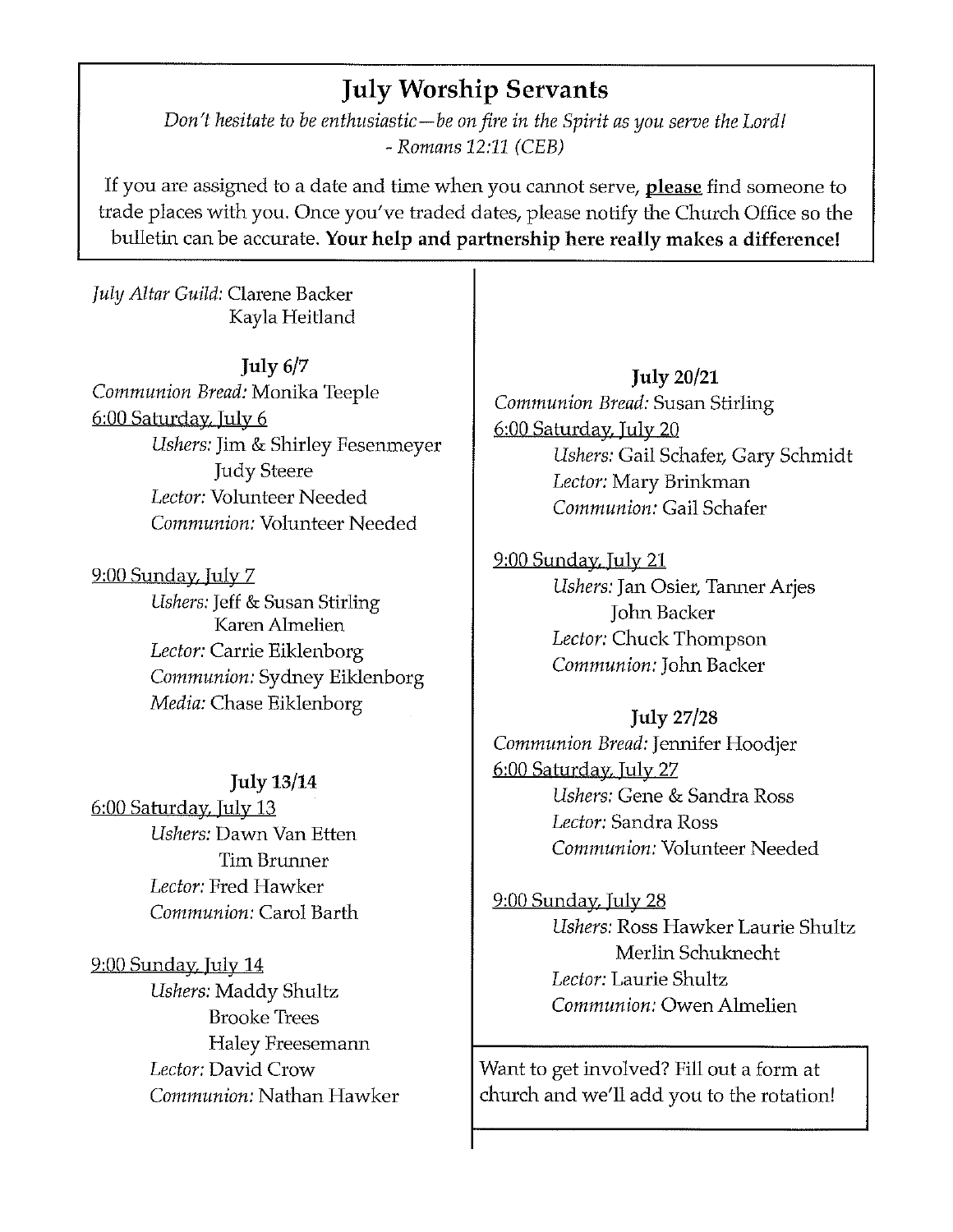## Raffle Items Are Needed For Country Time!

 Those wanting to donate an item to be raffled at Country Time on Sunday, September 16th need to call Julie Brinkman 816-4335 or Robin at the church office 816-5531.

 Some examples of items that have been donated in the past are crafts, wood working items, gift certificates, needle work, afghans, wall hangings, home décor, gift baskets and quilts. All items will be greatly appreciated.

#### Just a reminder for Country Time -

We ask that everyone in good health works and donates at Country Time. Working could be selling raffle tickets at worship services, cutting pies the night before, or working a shift during Country Time. Donating is when you are asked to donate raffle items, groceries or money. There are so many aspects to the day that some people are having to do more than they should. While most all donate, not as many work. We need both! We would love to have new people involved. Even if you have never helped before, please consider WORKING and Donating so that we can have another successful year.

## **Country Time**  *September 15, 2019 - 11:00 am - 1:00 pm*

Co-Chairs this year are Tanya Yerkes & Betty Heitland. Below you will find the Chairs for each committee, if you have worked on one of these committees, or would like to, please give them a call and sign up. Every member is needed to donate and work to make Country Time a success. **Food Committees - Potatoes** - Sandra Schuknecht **Rolls** - Carrie Eiklenborg

**Pies** - Tina Freesemann, Leah Reser **Dressing** - Delores Adelmund, Jeanie Krull **Salads** - Nanette Spratt **Turkey** - Lyndsie Pitzenberger **Gravy** - Sue Brinkman **Non Food Committees - Baby-Sitting** - Maria Mathers, Sarah Hawker **Advertising** - Sylvia Hawker, Sarah Hawker

**Church Advertising** - Robin Majewski **Raffle** - Julie Brinkman **Dinning Room** - Lisa Landers**,** Judy Otto **Shut In Deliveries** - Jeff & Pam Dralle **Shut In Calls** - Jeff & Pam Dralle **Youth Helpers** - Christin Flucke **Carry Outs** - Jean Ann Wedeking **Kitchen** - Connie Yerkes, Laurie Shultz **Host & Hostess** - Traci Bartels **Cashier** - Betty Heitland **Ticket Takers -** Betty Heitland **Decorations Outside** - Cindy Johnson **Dish washing** - Carol Barth **Valley View Dinners** - Cheryl Warner **Country Store** - Jo Ann Peterson **Set Up** - Betty Heitland, Tanya Yerkes **Clean Up** - Erin Dralle

## **Pie By The Slice at River Days**

The Parish Nurse Board wants to thank all those who contributed to our Pie By The Slice fundraiser at River Days 2019. Community church members donated 258 pieces of pies. Parish nursing board members worked to package pies and worked at the booth. Total donations were \$892.00. We appreciate the support of our Parish Nurse Program.

Our next Country Time meeting is Wednesday, July 24th at 6:00 pm